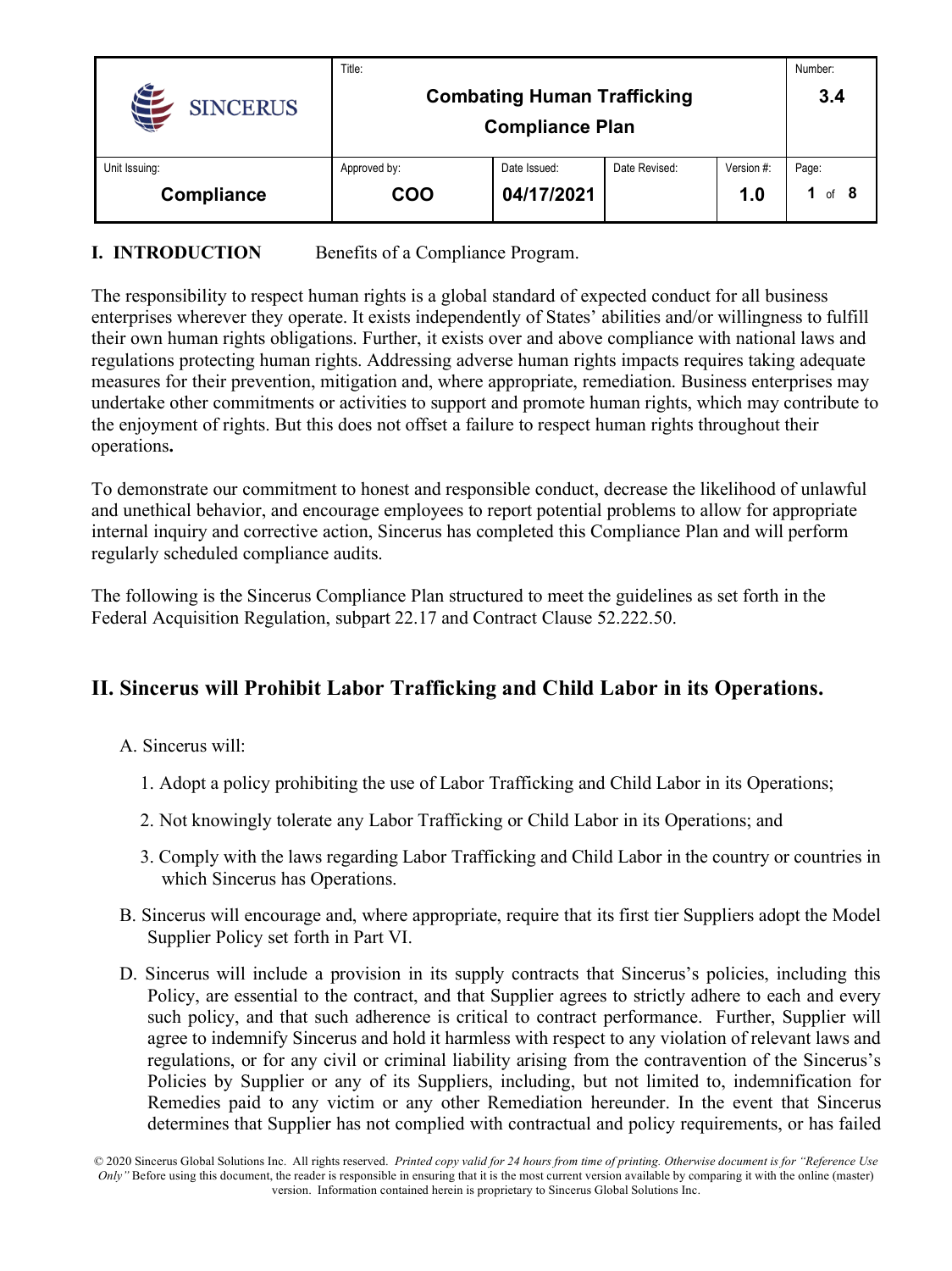|                 | Title:                             |              |               |            | Number:                |
|-----------------|------------------------------------|--------------|---------------|------------|------------------------|
| <b>SINCERUS</b> | <b>Combating Human Trafficking</b> | 3.4          |               |            |                        |
|                 | <b>Compliance Plan</b>             |              |               |            |                        |
| Unit Issuing:   | Approved by:                       | Date Issued: | Date Revised: | Version #: | Page:                  |
| Compliance      | COO                                | 04/17/2021   |               | 1.0        | $\mathbf{2}$<br>of $8$ |

to Remedy or Remediate any potential violation or contravention in order to comply with the law and/or the Sincerus's Policy, then Sincerus may terminate its Supplier contract immediately, and such termination will be with cause for default.

#### **III. Sincerus will conduct a Risk Assessment of the Risk of Labor Trafficking and Child Labor and Continually Monitor Implementation of this Policy**.

- A. Sincerus will:
	- 1. Conduct ongoing Risk Assessments of the risk of Labor Trafficking and Child Labor in its Operations. In conducting Risk Assessments, Sincerus should identify general areas where the risk of Labor Trafficking and Child Labor is more significant in terms of severity, scale, or probability and prioritize those for greater Due Diligence, Monitoring, Verification or other appropriate action under a given Principle, and
	- 2. Require its Suppliers to conduct ongoing Risk Assessments.
	- 3. Sincerus may draw on internal or external human rights expertise and, as appropriate to the size and the nature and context of its operations, engage relevant stakeholders in conducting all Risk Assessments.
- B. Based on the result of the Risk Assessment, Sincerus will examine areas of Sincerus's Operations, its Suppliers and other parts of the Supply Chain with a material risk of Labor Trafficking and Child Labor to identify the extent to which it should:
	- 1. Monitor its Suppliers' implementation of this Policy;
	- 2. Perform Due Diligence on Suppliers; and
	- 3. Adopt a Verification and certification program to ensure its own implementation of this Policy with appropriate executive oversight based on its governance structure.

#### **IV. Sincerus will conduct training, improve continuously, and communicate effectively.**

- A. Sincerus will train relevant employees, engage in continuous improvement, and maintain effective communication mechanisms with its Suppliers.
- B. Sincerus will communicate this Policy to key Stakeholders, including:
	- 1. Employees, including managers, supervisors, and other staff with Supply Chain oversight;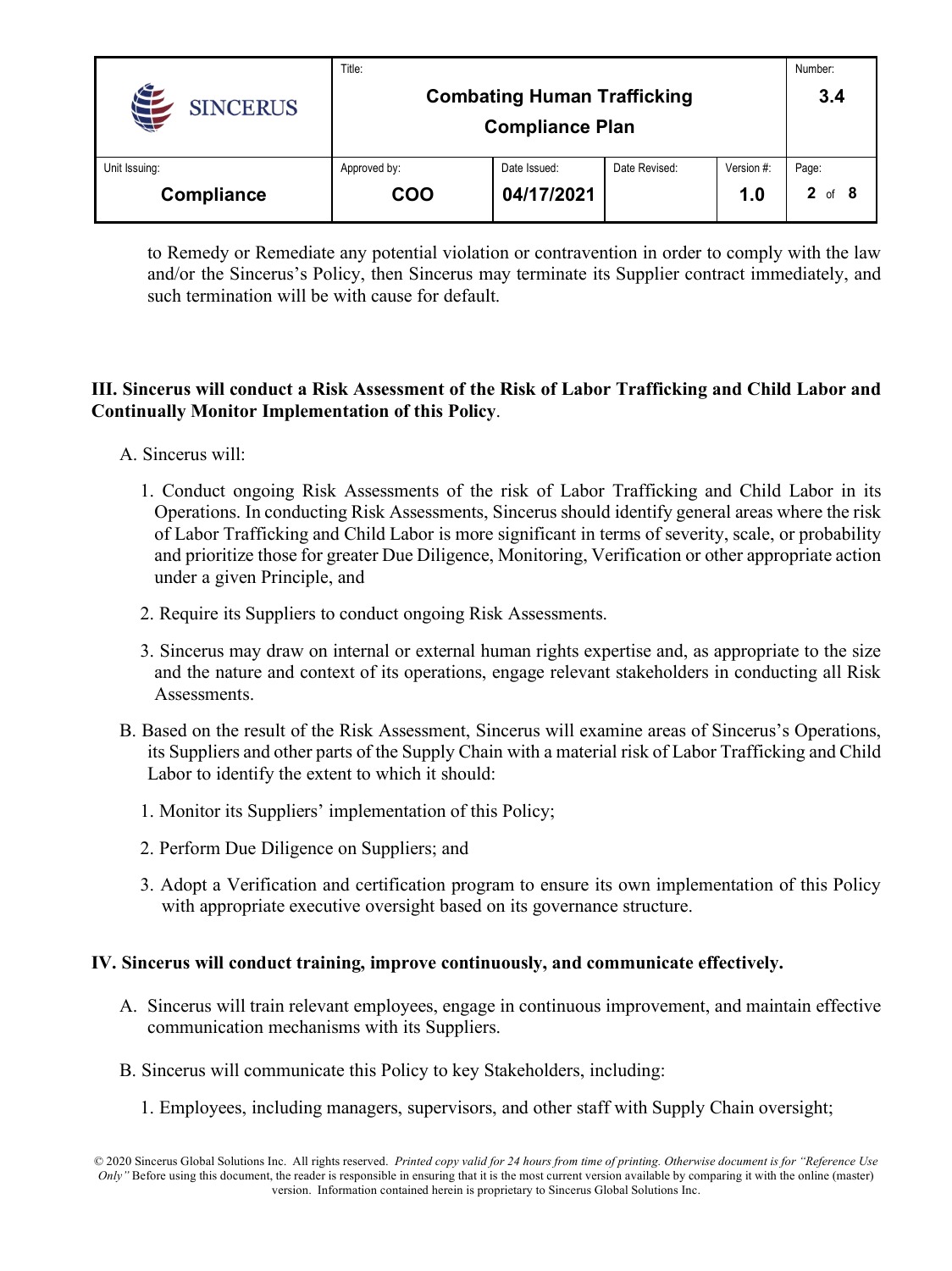|                   | Title:                             |              |               |            | Number:    |
|-------------------|------------------------------------|--------------|---------------|------------|------------|
| <b>SINCERUS</b>   | <b>Combating Human Trafficking</b> |              |               |            | 3.4        |
|                   | <b>Compliance Plan</b>             |              |               |            |            |
| Unit Issuing:     | Approved by:                       | Date Issued: | Date Revised: | Version #: | Page:      |
| <b>Compliance</b> | COO                                | 04/17/2021   |               | 1.0        | $3$ of $8$ |

- 2. Suppliers or agents, if applicable; and
- 3. Labor brokers, recruiters, and employment agencies, if used by Sincerus.
- C. Sincerus will also publish this Policy or otherwise make it available to the public such as by posting this Policy on Sincerus's website so that it is available to relevant Stakeholders.
- D. Sincerus will implement a system that allows Employees, and Employee representatives where applicable, to raise issues regarding Labor Trafficking and Child Labor acts with Sincerus anonymously, without fear of reprisal, and in accordance with applicable privacy laws. In addition to establishing this system, Sincerus should publicize the availability of the system, such as by posting it on its website and requiring its prominent display at the workplace so that it is readily available to Supplier Employees at all levels.

#### **V. Sincerus will Devise a Remediation Policy and Plan that Addresses Remediation for Labor Trafficking or Child Labor in its Operations**.

- A. Sincerus will consult with relevant Stakeholders to devise a Remediation policy and plan that addresses:
	- 1. Remedies for individual victims where Sincerus itself directly caused the Labor Trafficking or Child Labor; and
	- 2. Remediation of broader patterns of non-conformance with the Policy caused by deficiencies in Sincerus's systems or processes.
- B. The remediation policy and plan may appropriately vary depending on the Risk Assessment conducted in a given case.
- C. The Remediation policy and plan of Sincerus will take into consideration all findings reported through Monitoring, Due Diligence, and Verification efforts or other sources.
- D. Remediation for individual victims will include protocols for appropriate immediate action to eliminate the Labor Trafficking and Child Labor and resources for reasonable and appropriate victim services designed to offset the harm experienced.
	- 1. Sincerus enterprise immediately responsible for the Labor Trafficking or Child Labor should remediate any harm to the individual victims.
	- 2. To the extent that the responsible business enterprise is unwilling or unable to provide such Remediation, then Sincerus may choose to do so itself in coordination with a number of others including:
		- a. the Supplier and other business enterprises in the Supply Chain;

<sup>© 2020</sup> Sincerus Global Solutions Inc. All rights reserved. *Printed copy valid for 24 hours from time of printing. Otherwise document is for "Reference Use Only"* Before using this document, the reader is responsible in ensuring that it is the most current version available by comparing it with the online (master) version. Information contained herein is proprietary to Sincerus Global Solutions Inc.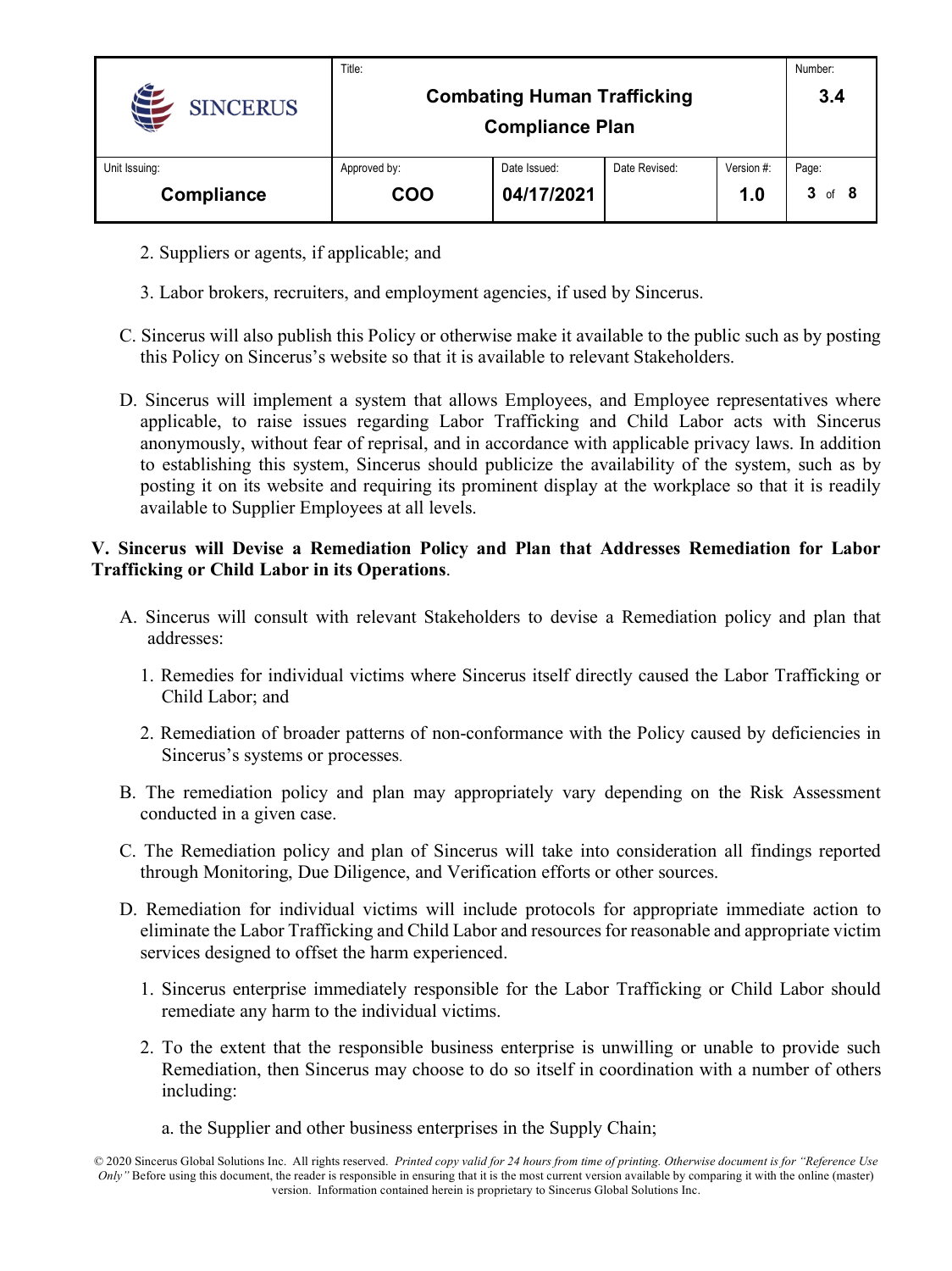|                 | Title:                             |              |               |            | Number:     |
|-----------------|------------------------------------|--------------|---------------|------------|-------------|
| <b>SINCERUS</b> | <b>Combating Human Trafficking</b> | 3.4          |               |            |             |
|                 | <b>Compliance Plan</b>             |              |               |            |             |
| Unit Issuing:   | Approved by:                       | Date Issued: | Date Revised: | Version #: | Page:       |
| Compliance      | COO                                | 04/17/2021   |               | 1.0        | of $8$<br>4 |

- b. other Businesses that utilize the responsible business enterprise; and
- c. local government, NGOs and other Stakeholders.
- 3. If Sincerus chooses to provide all or part of the victim Remediation, then it may be able to rely on the indemnification recommended in Principle 1 for reimbursement.

#### **VI. The Supplier will Prohibit Labor Trafficking and Child Labor in its Operations.**

- A. The Supplier shall:
	- 1. Adopt a policy prohibiting the use of Labor Trafficking and Child Labor in its Operations;
	- 2. Not knowingly tolerate any Labor Trafficking or Child Labor in its Operations; and
	- 3. Certify to Sincerus that the product or service provided to Sincerus complies with the laws regarding Labor Trafficking and Child Labor of the country or countries in which Sincerus and Supplier has Operations relating to the products or services being provided by the Supplier to Sincerus.
- B. The Supplier shall notify Sincerus immediately if it learns of instances of Labor Trafficking or Child Labor.
- C. The Supplier shall encourage and, where appropriate, require its first-tier Suppliers to adopt the Model Supplier Policy set forth in this Part VI.
- D. Where part of a supplier contract, the Supplier agrees that failure to comply with the relevant provisions is grounds for immediate termination of the contract.
- E. The Supplier agrees to indemnify Sincerus and hold it harmless with respect to any violation of relevant laws and regulations, or for any civil or criminal liability arising from the contravention of Sincerus's Policy by Supplier or any of its Suppliers of goods or services, including, but not limited to, any Remediation. Supplier also agrees that, in the event that Sincerus determines that a violation or contravention of relevant laws and regulations or Sincerus's Policies may have occurred, Sincerus shall notify Supplier and Supplier shall immediately Remedy or Remediate or cause to be Remedied or Remediated, the potential violation or contravention. In the event that Sincerus determines that Supplier has not made a good faith effort to Remedy or Remediate the potential violation or contravention in order to comply with the law and/or Sincerus's Policies, then Sincerus may terminate its Supplier contract immediately, and such termination will be with cause. In the event that Sincerus determines that Supplier has acted in good faith but has nonetheless failed to Remedy or Remediate the potential violation or contravention, Sincerus may execute any other appropriate remedy, including but not limited to the training and capacity building called for in Part VII.

#### **VII. The Supplier will conduct training, improve continuously, and communicate effectively.**: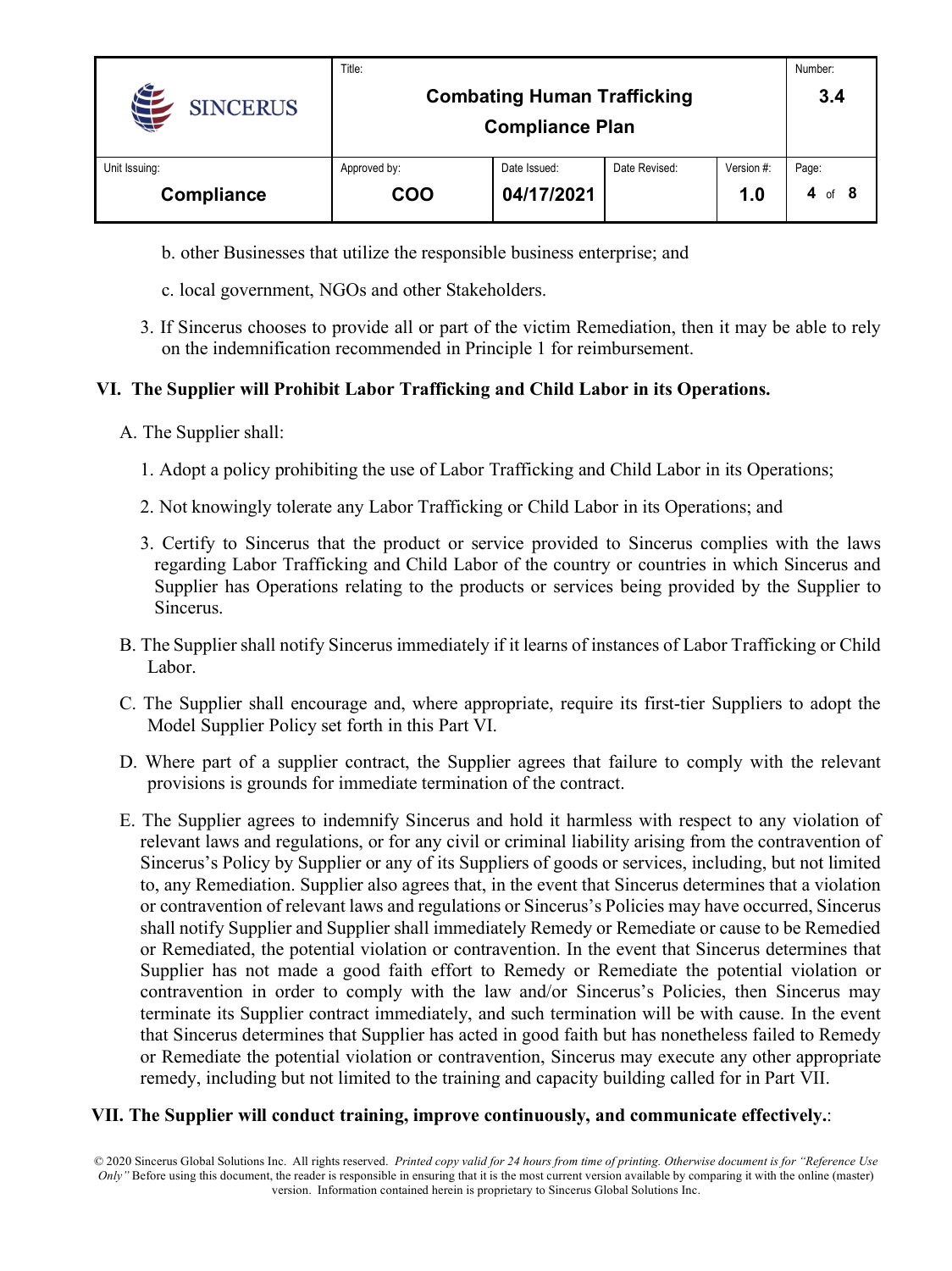|                   | Title:                             |              |               |            | Number:      |
|-------------------|------------------------------------|--------------|---------------|------------|--------------|
| <b>SINCERUS</b>   | <b>Combating Human Trafficking</b> | 3.4          |               |            |              |
|                   | <b>Compliance Plan</b>             |              |               |            |              |
| Unit Issuing:     | Approved by:                       | Date Issued: | Date Revised: | Version #: | Page:        |
| <b>Compliance</b> | COO                                | 04/17/2021   |               | 1.0        | 5.<br>of $8$ |

- A. The Supplier shall train relevant employees, engage in continuous improvement, and maintain effective communication mechanisms.
- B. The Supplier shall communicate the Policy to key Stakeholders, including:
	- 1. Employees, including managers, supervisors, and other staff with Supply Chain oversight;
	- 2. Suppliers or agents, if applicable; and
	- 3. Labor brokers, recruiters, and employment agencies, if used by the Supplier.
- C. The Supplier shall also publish this Policy or otherwise make it available to the public such as by posting this Policy on the Supplier's website so that it is available to relevant Stakeholders.
- D. The Supplier shall implement a system that allows Employees, and Employee representatives where applicable, to raise issues regarding Labor Trafficking or Child Labor with Sincerus anonymously, without fear of reprisal, and in accordance with applicable privacy laws. In addition to establishing this system, Sincerus should publicize the availability of the system, such as by posting it on its website and requiring its prominent display at the workplace so that it is readily available to Business and Supplier Employees at all levels**.**

### **VIII. The Supplier will Devise a Remediation Policy and Plan that Addresses Remediation for Labor Trafficking or Child Labor in its Operations**.

- A. The Supplier shall consult with relevant Stakeholders to devise a Remediation policy and plan that addresses:
	- 1. Remediation for individual victims where the Supplier itself directly caused the Labor Trafficking or Child Labor; and
	- 2. Remediation of broader patterns of non-conformance with this Policy caused by deficiencies in the Supplier's systems or processes.
	- 3. The Remediation policy and plan may appropriately vary depending on the Risk Assessment conducted in a given case.
- B. The Remediation policy and plan of the Supplier shall take into consideration all findings reported through Monitoring, Due Diligence, and Verification efforts or other sources.
- C. Remediation for harm to individual victims should include protocols for appropriate immediate action to eliminate the Labor Trafficking and Child Labor and resources for reasonable and appropriate victim services designed to offset the harm experienced.

<sup>© 2020</sup> Sincerus Global Solutions Inc. All rights reserved. *Printed copy valid for 24 hours from time of printing. Otherwise document is for "Reference Use Only"* Before using this document, the reader is responsible in ensuring that it is the most current version available by comparing it with the online (master) version. Information contained herein is proprietary to Sincerus Global Solutions Inc.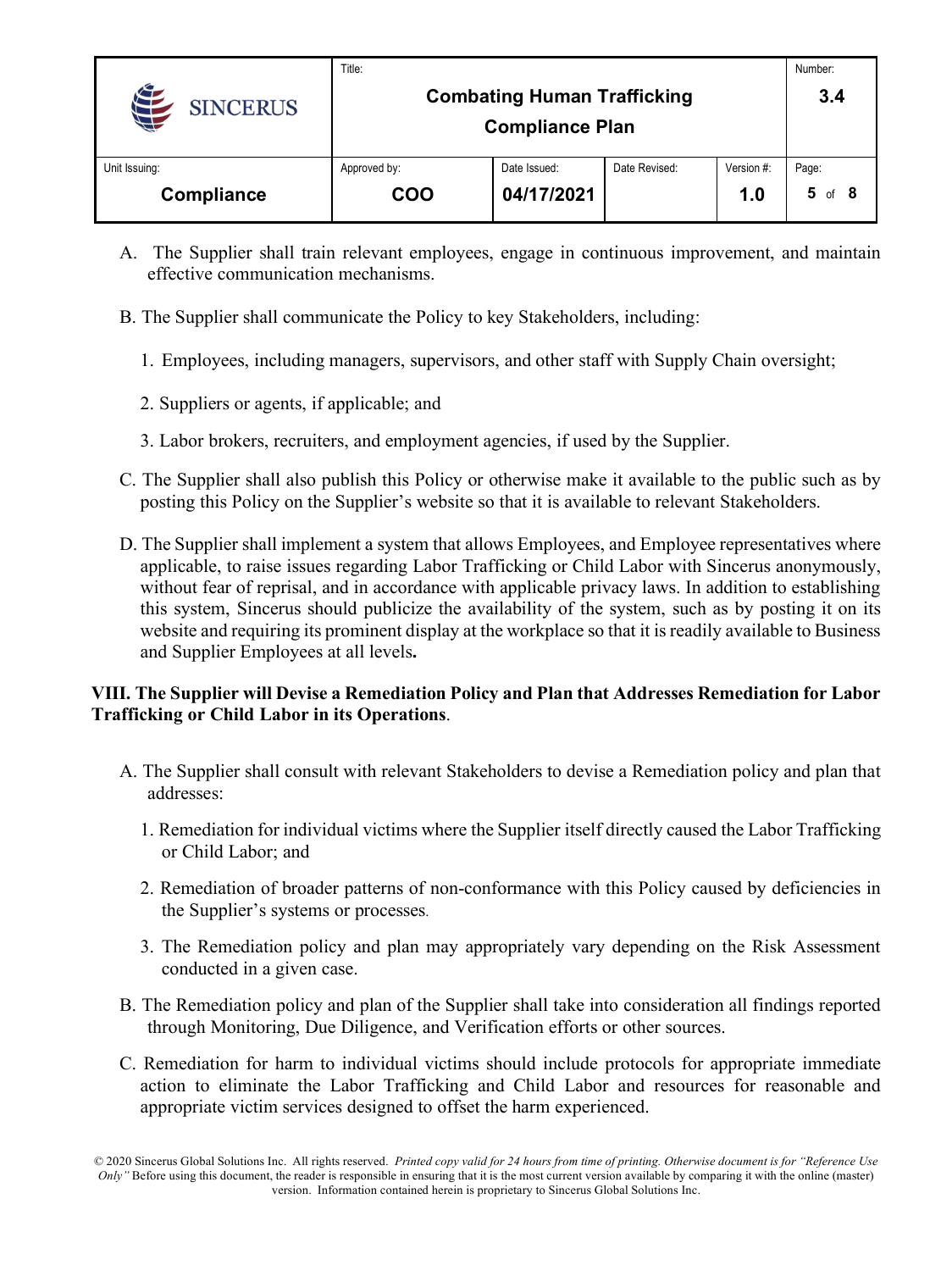|                 | Title:                             |              |               |            | Number:     |
|-----------------|------------------------------------|--------------|---------------|------------|-------------|
| <b>SINCERUS</b> | <b>Combating Human Trafficking</b> |              |               | 3.4        |             |
|                 | <b>Compliance Plan</b>             |              |               |            |             |
| Unit Issuing:   | Approved by:                       | Date Issued: | Date Revised: | Version #: | Page:       |
| Compliance      | <b>COO</b>                         | 04/17/2021   |               | 1.0        | 6<br>of $8$ |

- 1. The Supplier enterprise immediately responsible for the Labor Trafficking or Child Labor should remediate any harm to the individual victims.
- 2. To the extent that the responsible business enterprise is unwilling or unable to provide such Remediation, then the Supplier may choose to do so itself in coordination with a number of others including:
	- a. the Supplier and other business enterprises in the Supply Chain;
	- b. other Businesses that utilize the responsible business enterprise; and
	- c. local government, NGOs and other Stakeholders.

# **Definitions**

**"Business"** – Sincerus Global Solution Inc The term "business enterprises" refers to businesses generically.

"**Child Labor**" - Work performed by a person who is under the minimum legal working age to be employed as determined by (i) a Sincerus's or Supplier's policy, (ii) the law of the jurisdiction in which the work will be performed, or (iii) the International Labor Organization Minimum Age Convention No. 138 - whichever indicates the higher minimum age requirement.

**"Due Diligence"** - The ongoing process of investigating the facilities, policies, and labor practices of potential and contracted Suppliers to help confirm that no Supplier engaging in Labor Trafficking or Child Labor enters Sincerus's Supply Chain.

**"Labor Trafficking**" - The act of recruiting, harboring, transporting, providing, or obtaining a person for involuntary labor or services by means of force or physical threats, fraud or deception, or other forms of coercion.**xiv**  Labor trafficking shall also include:

• **"Trafficking-Related Activities"** – All activities that directly support or promote Labor Trafficking or Child Labor, including but not limited to: (i) using misleading or fraudulent recruitment practices during the recruitment of employees, such as failing to disclose basic information or making material

© 2020 Sincerus Global Solutions Inc. All rights reserved. *Printed copy valid for 24 hours from time of printing. Otherwise document is for "Reference Use Only"* Before using this document, the reader is responsible in ensuring that it is the most current version available by comparing it with the online (master) version. Information contained herein is proprietary to Sincerus Global Solutions Inc.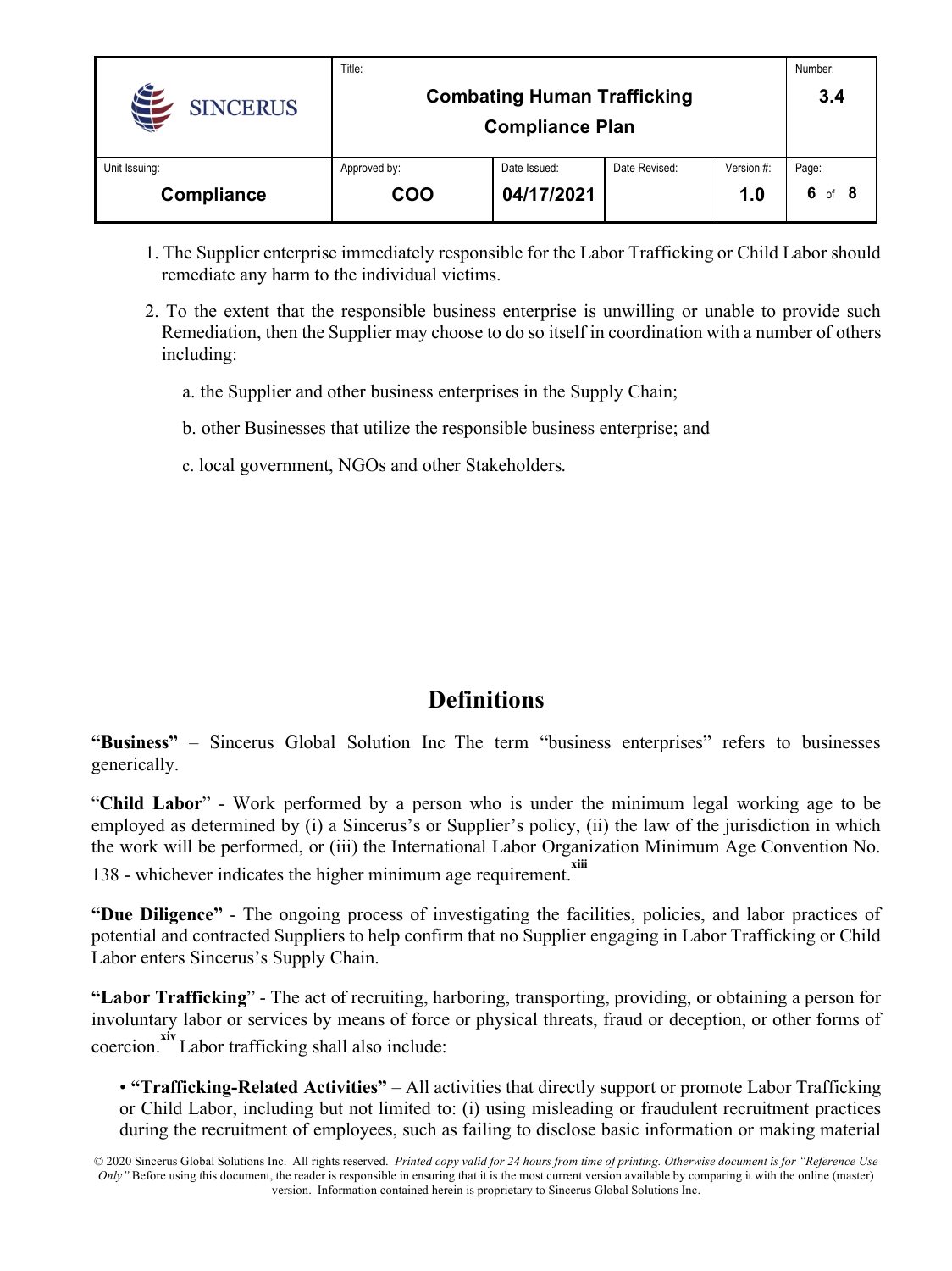|                 | Title:                             |              |               |            | Number: |
|-----------------|------------------------------------|--------------|---------------|------------|---------|
| <b>SINCERUS</b> | <b>Combating Human Trafficking</b> | 3.4          |               |            |         |
|                 | <b>Compliance Plan</b>             |              |               |            |         |
| Unit Issuing:   | Approved by:                       | Date Issued: | Date Revised: | Version #: | Page:   |
| Compliance      | COO                                | 04/17/2021   |               | 1.0        | of $8$  |

misrepresentations regarding the key terms and conditions of employment, including wages and fringe benefits, the location of work, living conditions and housing (if employer-provided or employerarranged), any significant costs to be charged to the employee, and, if applicable, the hazardous nature of the work; (ii) charging employees recruitment fees; and (iii) destroying, concealing, confiscating, or otherwise denying access by an employee to the employee's identity documents, such as passports or drivers' licenses.**xv** 

**"Monitoring"** - The process of investigating and evaluating the implementation of these Policies by the Supplier(s) of Sincerus or Supplier through announced and unannounced visits conducted on randomly selected Suppliers and carried out by (i) specially trained Employees of Sincerus or Supplier or (ii) Qualified Independent Third-Party Monitors.

**"Operations"** – Activities involved in the day-to-day functions of Sincerus conducted for the purpose of generating profits, including, but not limited to, its employment-related and Supply Chain practices.

"**Qualified Independent Third-Party Monitors**" – An organization with no affiliation with Sincerus Supplier or their Employees, that has a demonstrated expertise in conducting qualitative and quantitative reviews of potential Labor Trafficking and Child Labor within the Operations of Business or Supplier.

**"Remediation"** - Activities, systems policies or procedures that Sincerus or Supplier establishes to address and remedy confirmed instances of Labor Trafficking or Child Labor in its operations.